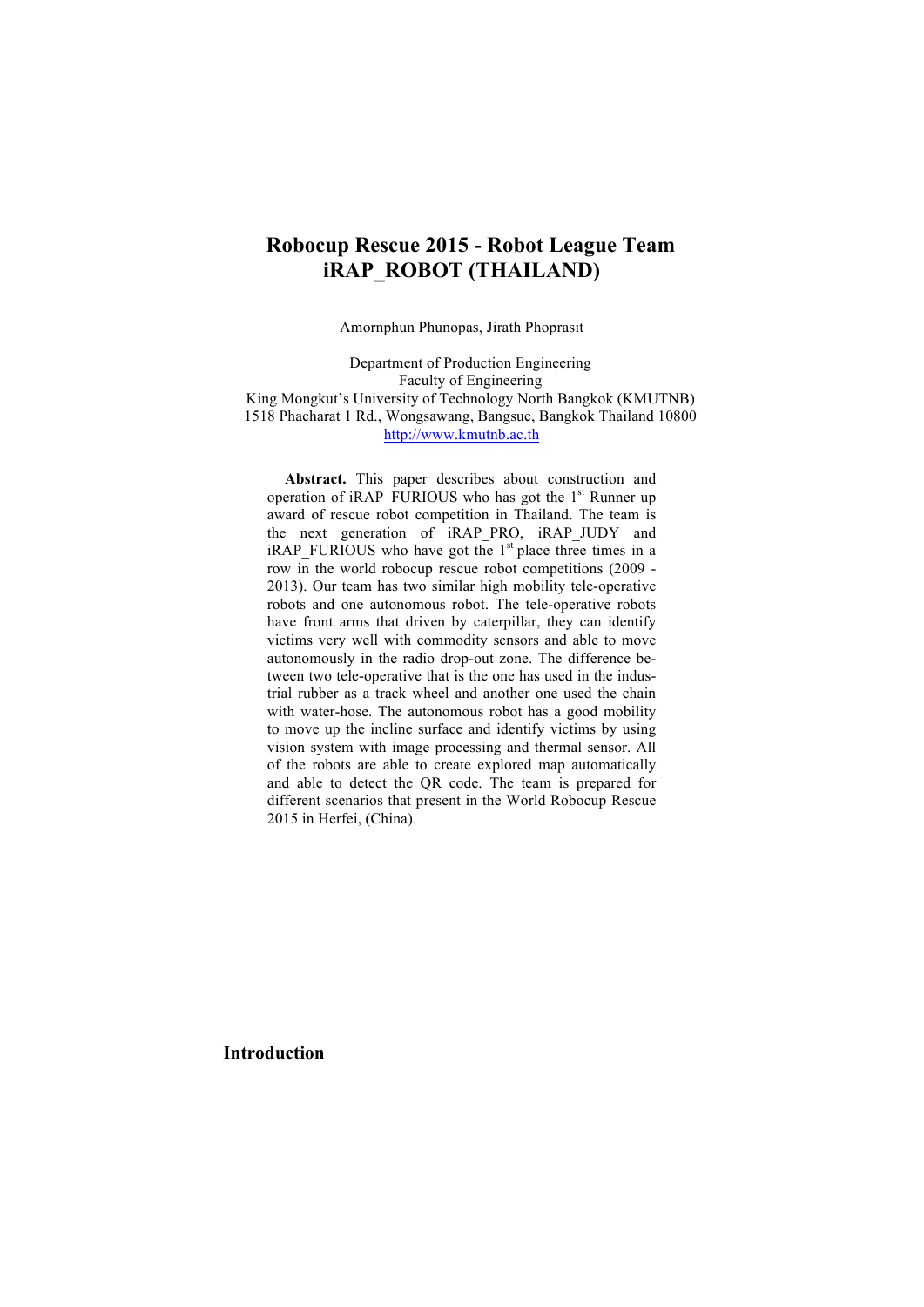"**iRAP**" which stands for "Invigorating Robot Activity Project" is the team of students from King Mongkut's University of Technology North Bangkok, Thailand

"**iRAP\_ROBOT**" are new generation of rescue robot for the competition. The team members are the next generation of **iRAP\_PRO, iRAP\_JUDY** and **iRAP\_FURIOUS** who have got the 1<sup>st</sup> place three times in a row in the world robocup rescue robot competition (2009-2011 and 2013). The team has good experience and knowledge through these competitions.

The paper introduces our approach to Rescue Robotics. The team has designed and developed them for five years. The team designed three new robots, consisting of two similar tele-operative robots and an autonomous robot. The new robots have been designed by solving problems occurred from the last competition and improve the easiness in robots control and QR code detection. **Our main focuses are explorating all areas, detecting all victims and generating a map in 2-D**. The simulated situation included many rough surfaces, hard terrains, rolling floor, stairs, and incline floor; therefore, the rescue robot should be fast enough, light-weight and strong to circulate and explore.

The rescue robot for this competition is designed based on proficiency robots. Therefore, the team designed robot that can motivate roaming around rough terrain by using caterpillar wheel. The team designed stable cameras mounted arm on our robots and on the robot body to help identify possible victim. The team uses the high quality motor and sensory abilities. The full sets of affordable sensors are put on to the system to measure temperature,  $CO<sub>2</sub>$ , distance, to create map, and two-way communication. Our preliminary goal of this activity is to achieve a practical rescue robot for real situation such as disaster, earthquake and building destroy. The team expects that all we did can help people's life in real disaster situation.

#### **1. Team Members and Their Contributions**

The **iRAP\_ROBOT** has twelve members and two advisors. The names and responsibilities of each member are listed as follows: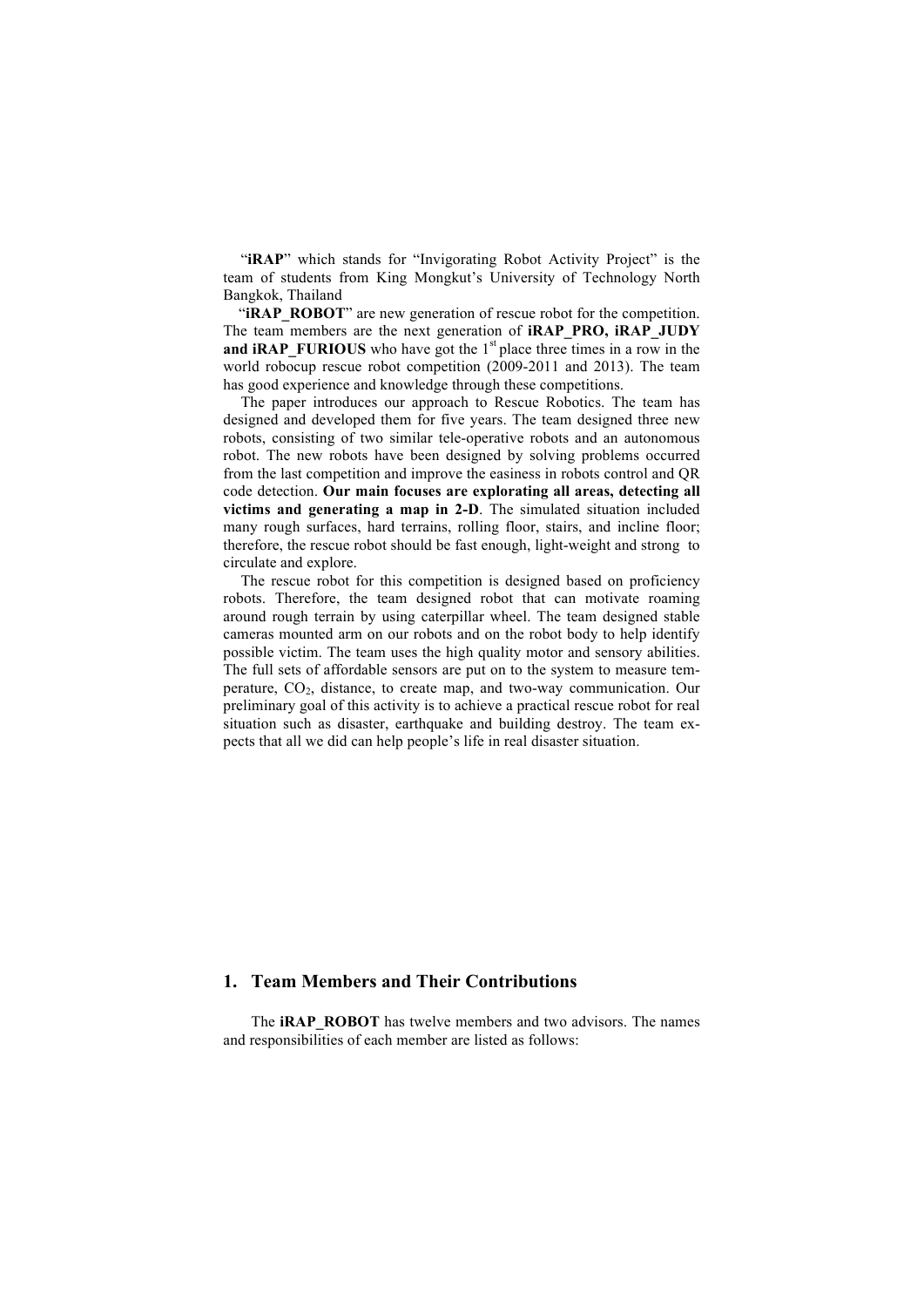- Mr.Thanapon Sorndach Mechanical & development
- Mr.Pattaraphon Boonchai Controller development<br>Mr.Yatip Uarmorn Mechanical design & St Mechanical design  $&$  Structure
- Mr.Jirath Sorndach Mechanical design & Structure
- 
- Mr.Chatpong Rattanapan Mechanical design<br>Mr.Yodsanon Chusanatas Tele-operative robe
- Mr.Tanawat Pongsathornpisuth Autonomous development
- 
- Mr.Arphakorn Kunha Electronic design
- 
- Mr.Patipan Amnajsung Software & Control development<br>Mr.Poommitol Chaicherdkiat Network system Mr.Poommitol Chaicherdkiat Network system
- Mr.Noppadol Pudchuen Software & Control development
- - Mr.Sai-yan Primee Advisor
- Asst. Prof. Chatchai Swrmpongpan Advisor
- Dr.Amornphun Phunopas Advisor(Team Leader)
- 

Electronic design

Tele-operative robot Hardware

## **2. Operator Station Set-up and Break-Down (10 minutes)**

The speed of the set-up and break-down process of each task is very crucial. The team realizes that the faster for set-up and break-down, the better time for other tasks. The team uses aluminum case as the station. When needed, just open this aluminum case and turn on the switch. The operations can be started within 1 minute. Inside this aluminum case, there are 3 monitors, a notebook, an access point, a printer and a UPS. Once all the tasks are completed, the report and the generated map can be quickly printed out.



**Figure 1:** The operator station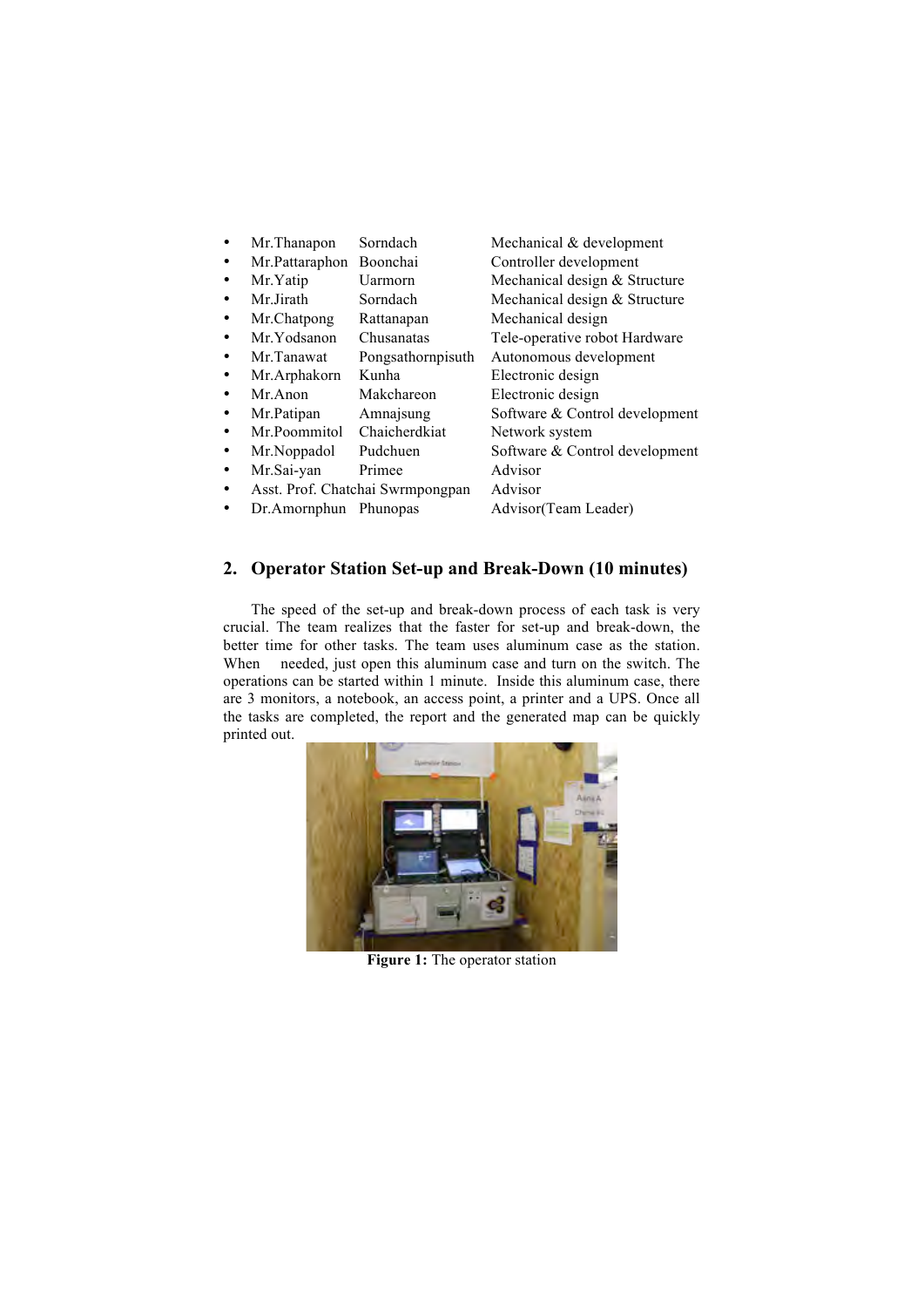#### **3. Communications**

There are two communication systems used between the operator and the robots. The first one is wireless LAN based on IEEE 802.11a standard which functions as the main communication system. That is, it controls robots, receives video streaming from cameras on robots, and checks sensors feedback for locating the status of robots on computer monitor as well as for the automatic map generation. The second one is the RC controller with the radio frequency of 72 MHz as the backup communication system for an emergency situation. The range of the working distance is 400 m for outdoor and 200 m in the building.

| <b>Rescue Robot League</b>                        |                     |            |  |  |
|---------------------------------------------------|---------------------|------------|--|--|
| <b>iRAP ROBOT (THAILAND)</b>                      |                     |            |  |  |
| MODIFY TABLE TO NOTE ALL FREQENCIES THAT APPLY TO |                     |            |  |  |
| YOUR TEAM                                         |                     |            |  |  |
| <b>Frequency</b>                                  | <b>Channel/Band</b> | Power (mW) |  |  |
| 5.0 GHz - 802.11a                                 | Adjustable          | 630        |  |  |

## **4. Control Method and Human-Robot Interface**



**Figure 2:** The control system diagram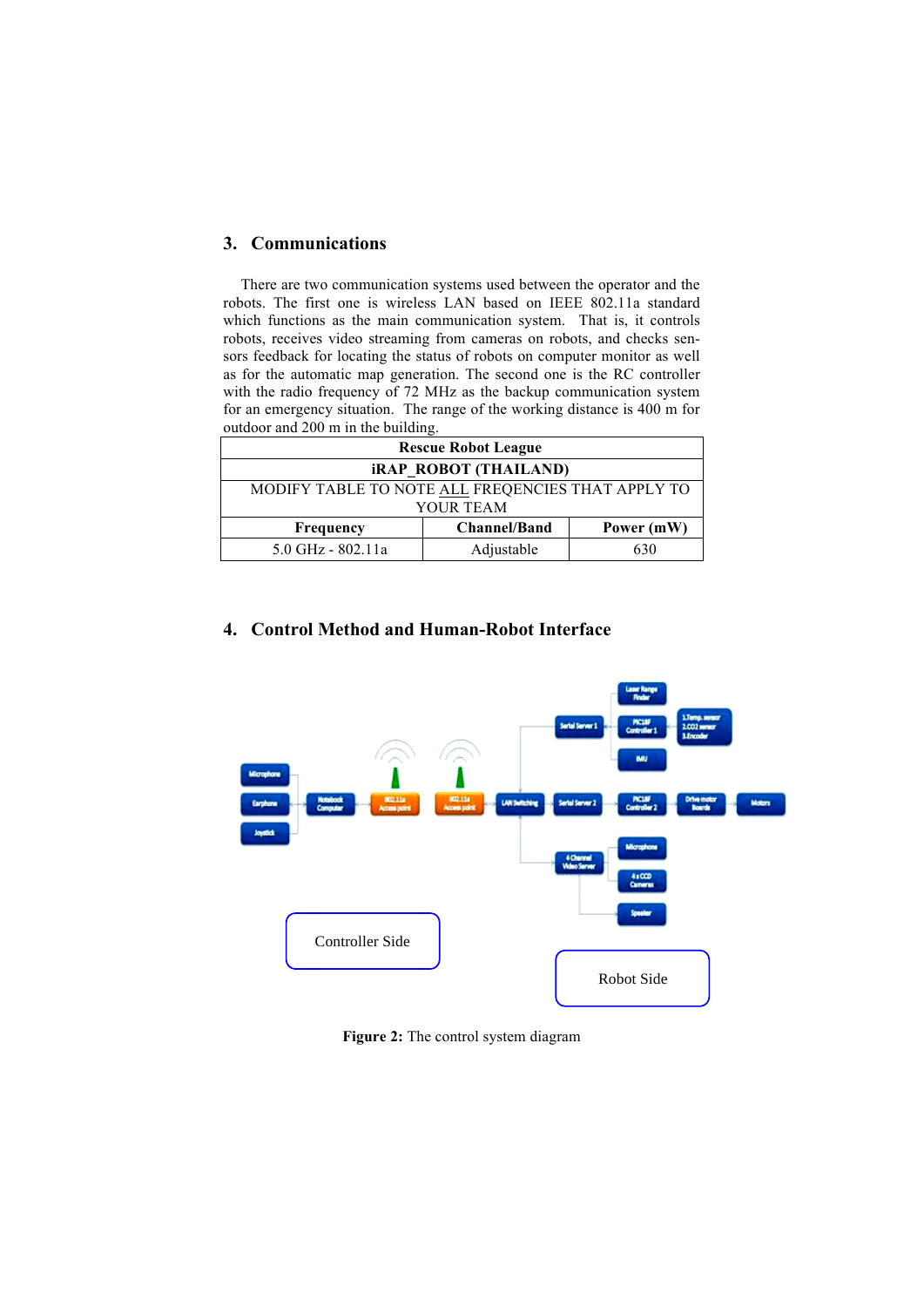The main control is based on one CPU (PIC microcontroller 80 pins). Figure 2 shows the diagram of the control system which has two main tasks as follows:

- 4.1 To receive the data for identifying the status of the robots as shown in figure 3 (Quad-video and sensors information) and create 2-D map automatically as shown in figure 4. This information will be shown to the robot operator via a second computer monitor.
- 4.2 To send the data for controlling the movement by sending the signal to the drive control for controlling DC motor at various locations on the robots.

The RS-232 communication system will be used for sending and receiving the data of CPU. Therefore, there must be a serial server to convert RS-232 system to Ethernet system.



**Figure 3:** Operator console illustrated the real time quad videos And the information of robot's sensors.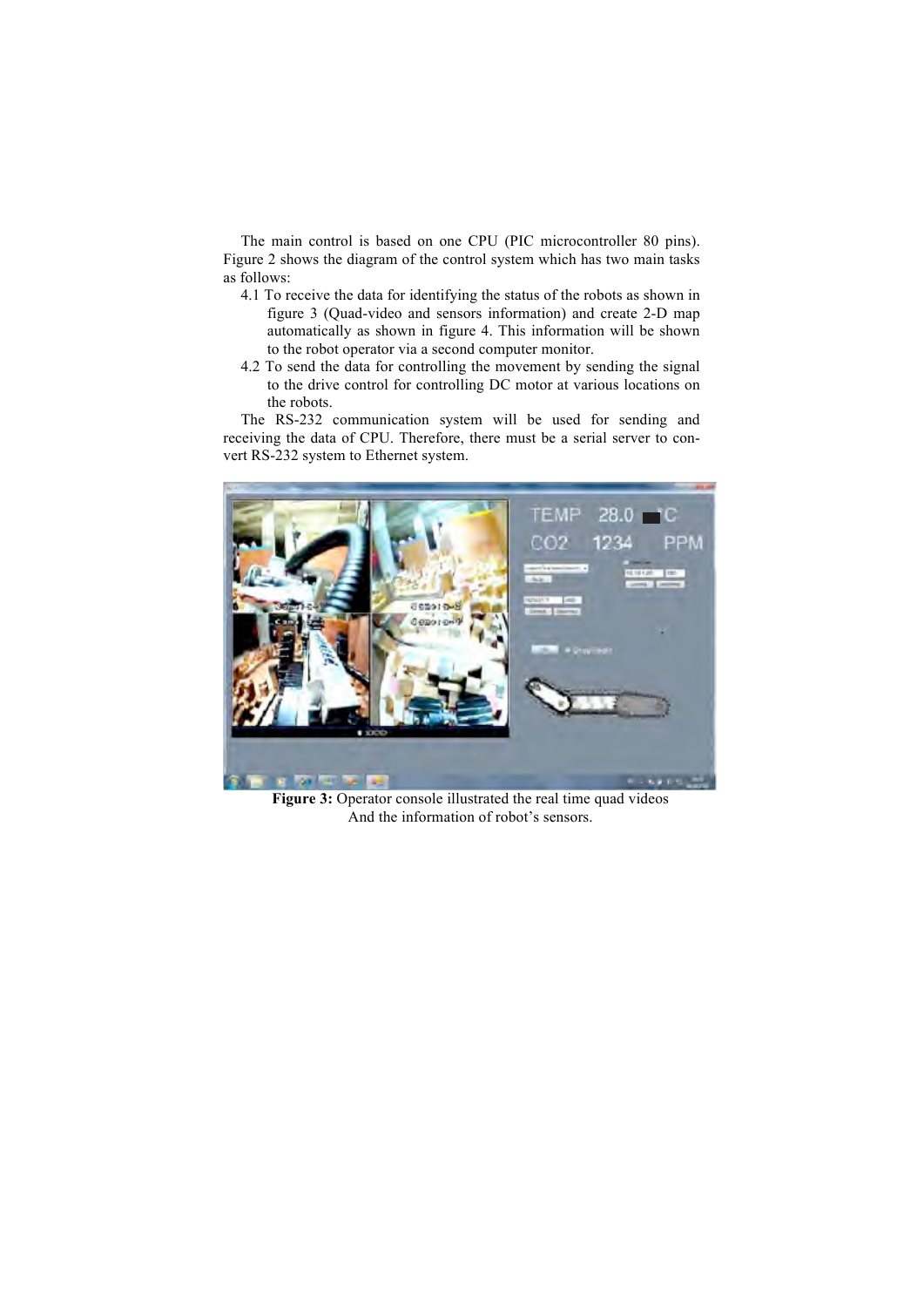#### **5. Map generation/printing**

Several kinds of sensors are installed on each robot in order to gain the data for processing and creating automatically 2-D map on the operator's computer monitor. The map is generated by using the information from the distance of the robot movement from encoders, inclination of the robot and direction of the robot sensed by Inertia Measurement Unit, and distance between the robot and obstacles from laser range finder. However, when the robot move on different kinds of surface, the slipping problem is unavoidable. This slipping is a major problem for designing and constructing the robot. Therefore, SLAM algorithm [1, 2] is utilized to help generate the map in addition to the information from the encoders and assign position on axis x, axis y and axis z from camera with lidar scan.



**Figure 4:** Automatic map generated by iRAP\_ROBOT software



Figure 5: Automatic map generated by iRAP\_ROBOT's software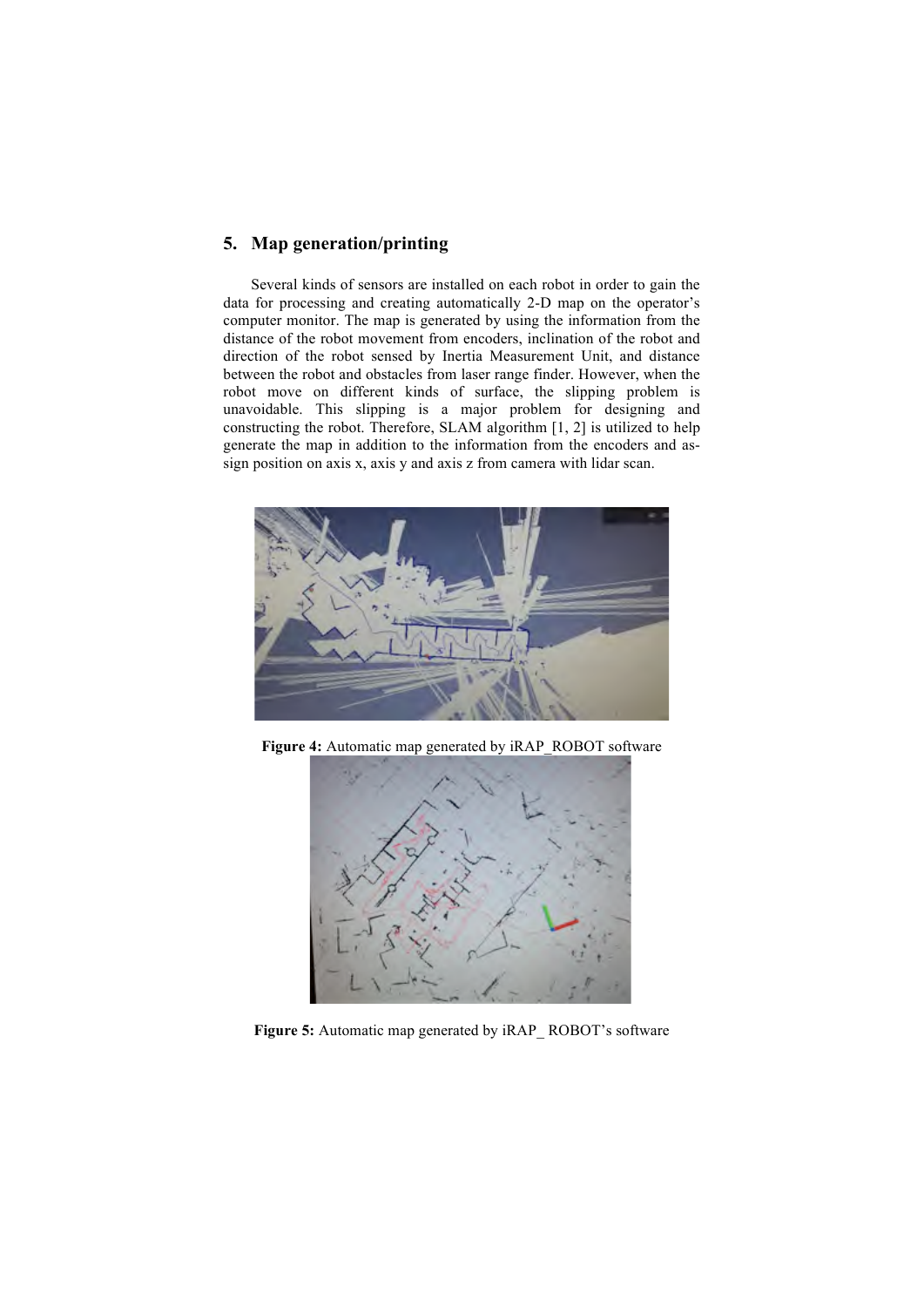#### **6. Sensors for Navigation and Localization**

Sensors, used for guiding the robot movement and identifying the location of the robots for 1 Robot, are described as follows:

- 1. Four of CCTV cameras with wide-angle lenses, in Figure 6
- 2. axis Accelerometer (Shared with map generation), in Figure 7
- 3. LIDAR Sensor (Shared with map generation), in Figure 8
- 4. Digital Compass (Shared with map generation), in Figure 9
- 5. five Encoder (Shared with map generation), in Figure 10
- 6. four Servo Motor for show position of mechanism in Figure 11



**Figure 8: LIDAR Sensor**

**Figure 11: Servo Motor**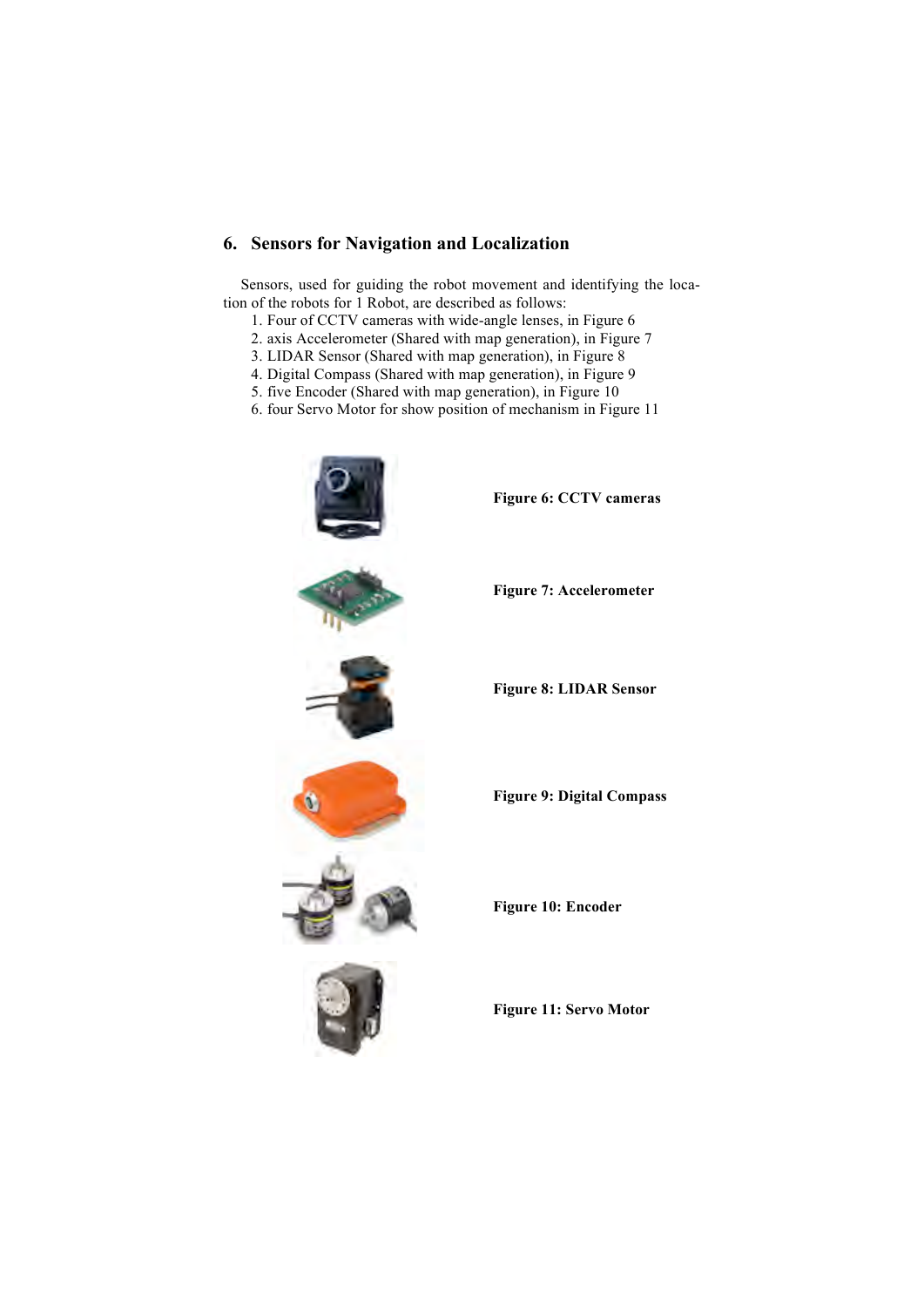#### **7. Sensors for Victim Identification**

For victim identification, the team will analyze information from different kinds of sensor that located at the robot surveying arm. For preliminary step, the team will check the status of the victims through the CCTV camera in figure 6 and measure the victim body temperature by utilizing temperature sensor in figure12. In some circumstances, this victim informed by the temperature will be incorporated with data from CO2 sensor in figure11 and the surrounding sound, which will be received via microphone in figure14, to analyze the situation of the victim. The figures below illustrate the pictures of temperature sensors, CO2 sensor and microphone. These sensors are listed as follows:



#### **8. Robot Locomotion**

Regarding designing the robot locomotion system, the team has learned and has improvements through our team advisors "iRAP\_PRO",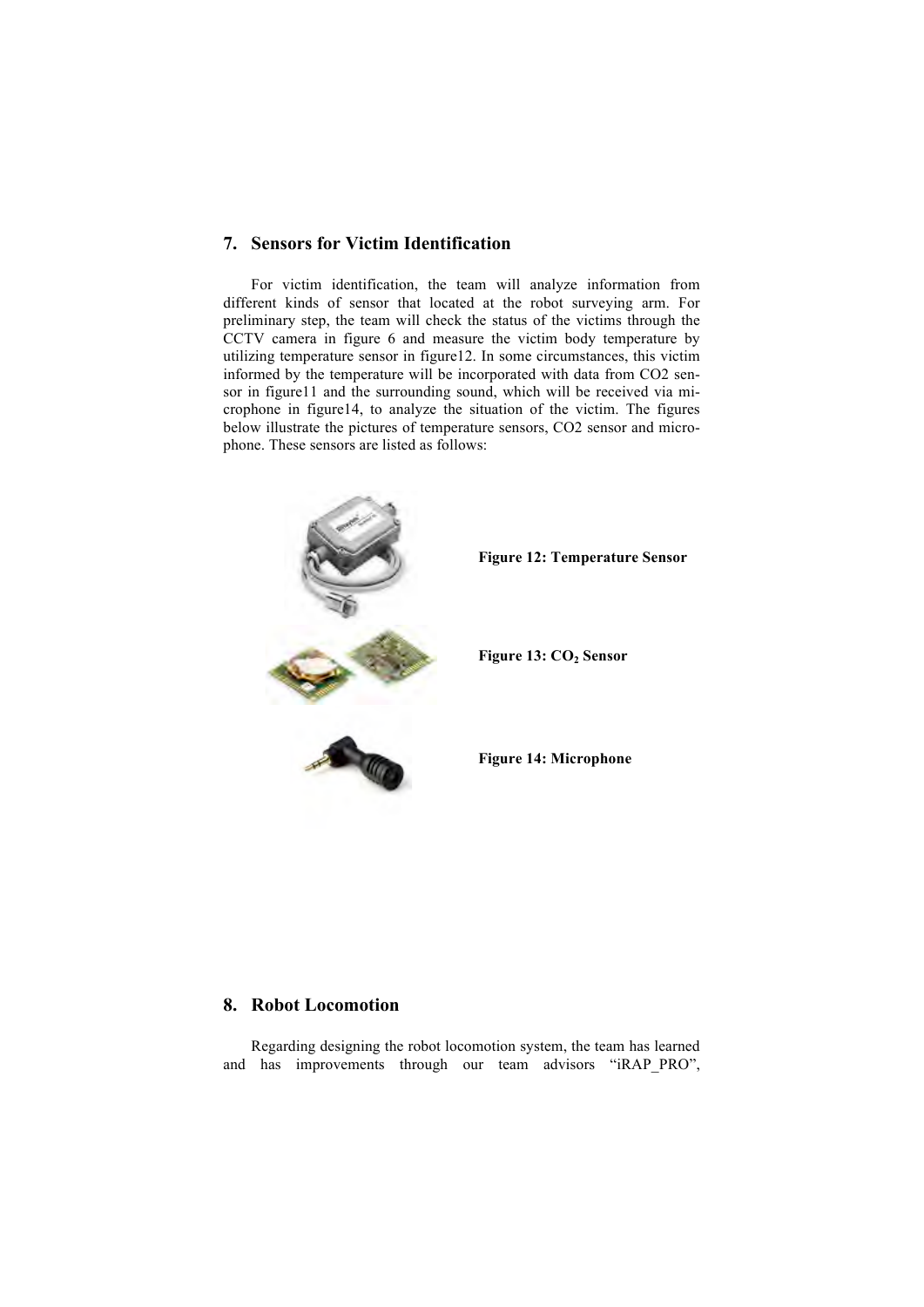"iRAP\_JUDY" and "iRAP\_FURIOUS" that have gained experiences from many competitions. In this competition, our team designed new three robots consisting of two tele-operative robots and one autonomous robot. The team is looking forward to researching the better locomotion system.

The locomotion of all tele-operative robots made of the conveyer belt system that the team examined from different surface characteristics of the terrain. Many parts of the robot have been improved in order to be tough, light weight and easy for maintenance as much as possible. Each drive system consists of two motor-- 24V, 95 rpm DC with gear-boxes for the movement on the left and right. The structure of the drive system is made of aluminum. The synthetic rubber is used to make the belt. The robots have a pair of flipper that can be rotated 360 degrees (as shown in figure 15 to figure 17).



**Figure 15:** Tele-operative robot I locomotion



**Figure 16:** Tele-operative robot II locomotion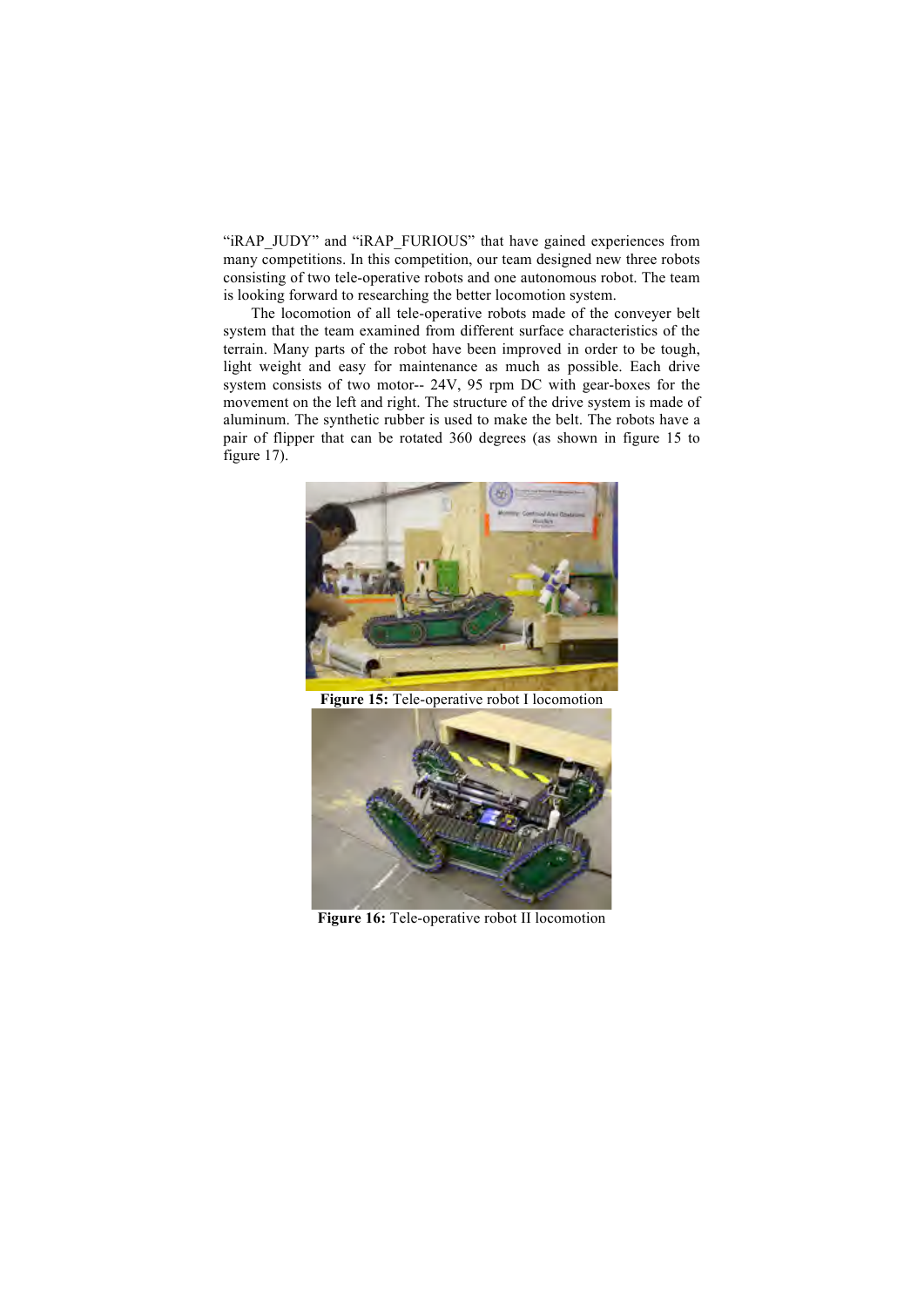

Figure 17: Automatic robot locomotion

#### **9. Other Mechanisms**

The manipulator of the robot arm which was installed a video camera and sensors shows the high mobility. It can be rotated 360 degrees and can be extended closer to the victim, if necessary, to increase visualization. Also, there is a gripper at the edge of this manipulator which is capable of moving objects which weigh less than 5 kg. , and can be stretched up to 1.50 m high from the floor (as shown in figure 18).



**Figure 18:** Robot manipulator arm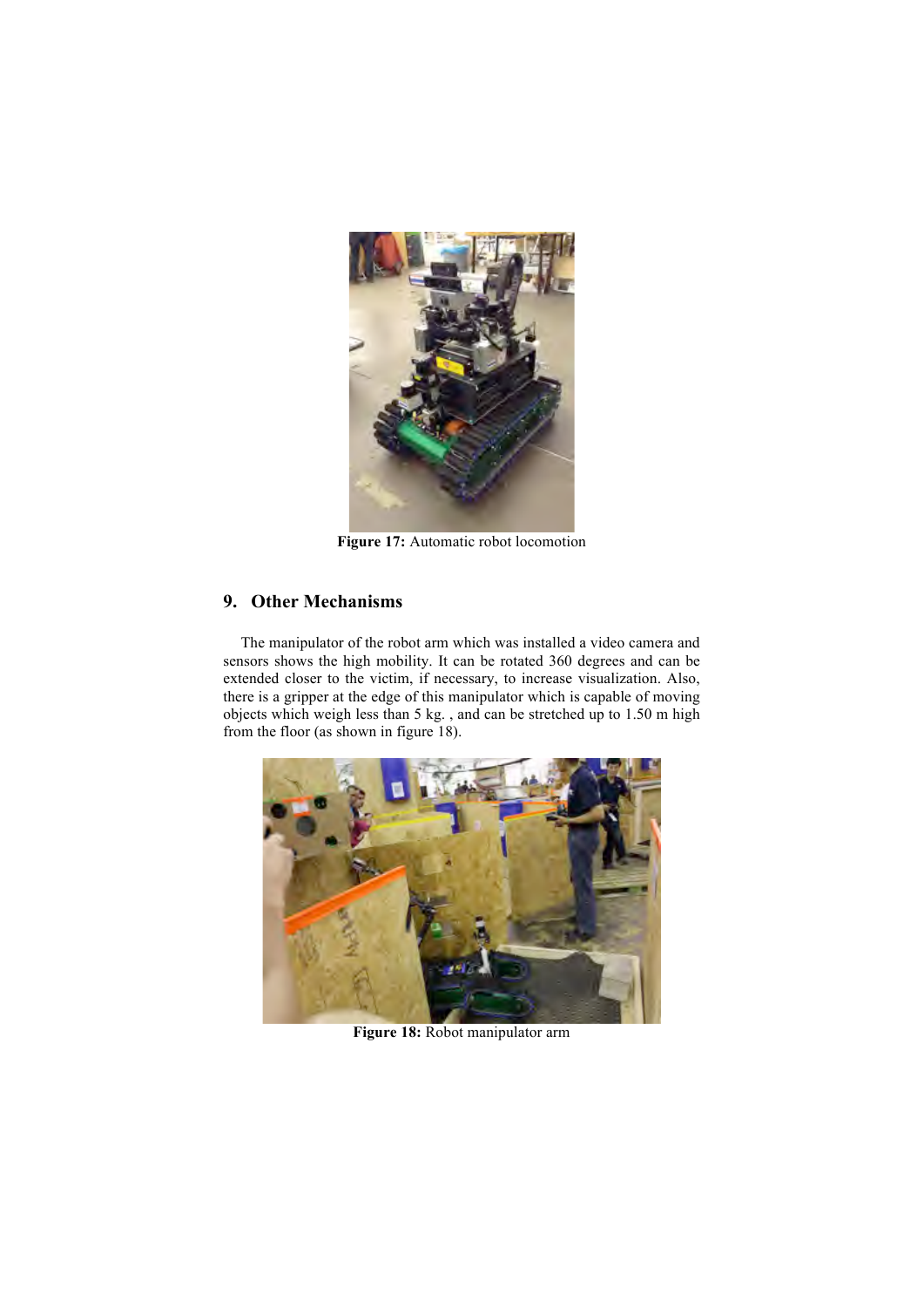#### **10. Team Training for Operation (Human Factors)**

The tele-operative robot requires a long training period. The team planned different regular competitions between our team members in order to determine the most suitable person for tele-operation. Competing members will have to build challenging arenas in order to make the current operator.

This is our first time for the world class rescue robot competition. All of us do not have many experiences but the team has learned and trained with our senior the iRAP\_PRO, iRAP\_JUDY and iRAP\_FURIOUS that won three times in a row in the world robocup rescue robot competitions (2009 – 2011 and 2013).

### **11. Possibility for Practical Application to Real Disaster Site**

Our main goal for this activity is used for real disaster situation. The team designed all the parts of the robot for real rescue application. We are confident that our robot is very useful for disaster defender but still not be of water proof.

In the future, the team might improve and change a lot of robot parts for better results that may be able to prevent the water and fire. For example, the team will increase the toughness of some robot parts, create weightless robot, extend the effective range of WLAN's signal, and improve the quality of video cameras. The team plans to make them in the real application soon

#### **12. System Cost**

iRAP\_ROBOT has three robots. Two of which are 2 tele-operative robots and the autonomous robot. The cost of parts on each robot is listed as follows:

| Structure of robot and drive train | \$2,500  |
|------------------------------------|----------|
| Sensors                            |          |
| Encoders x 5                       | 420      |
| Xsense Inertia Measurement Unit    | \$2,800  |
| Hokuyo laser range finder          | \$5,950  |
| Temperature sensor                 | \$2,400  |
| High quality microphone            | 120      |
| Video cameras x 4                  | 320<br>S |
| $CO2$ sensor                       | S<br>125 |
| Controller and electronics         | 350      |
| Communication system               |          |
| Access point IEEE 802.11a          | 190      |
|                                    |          |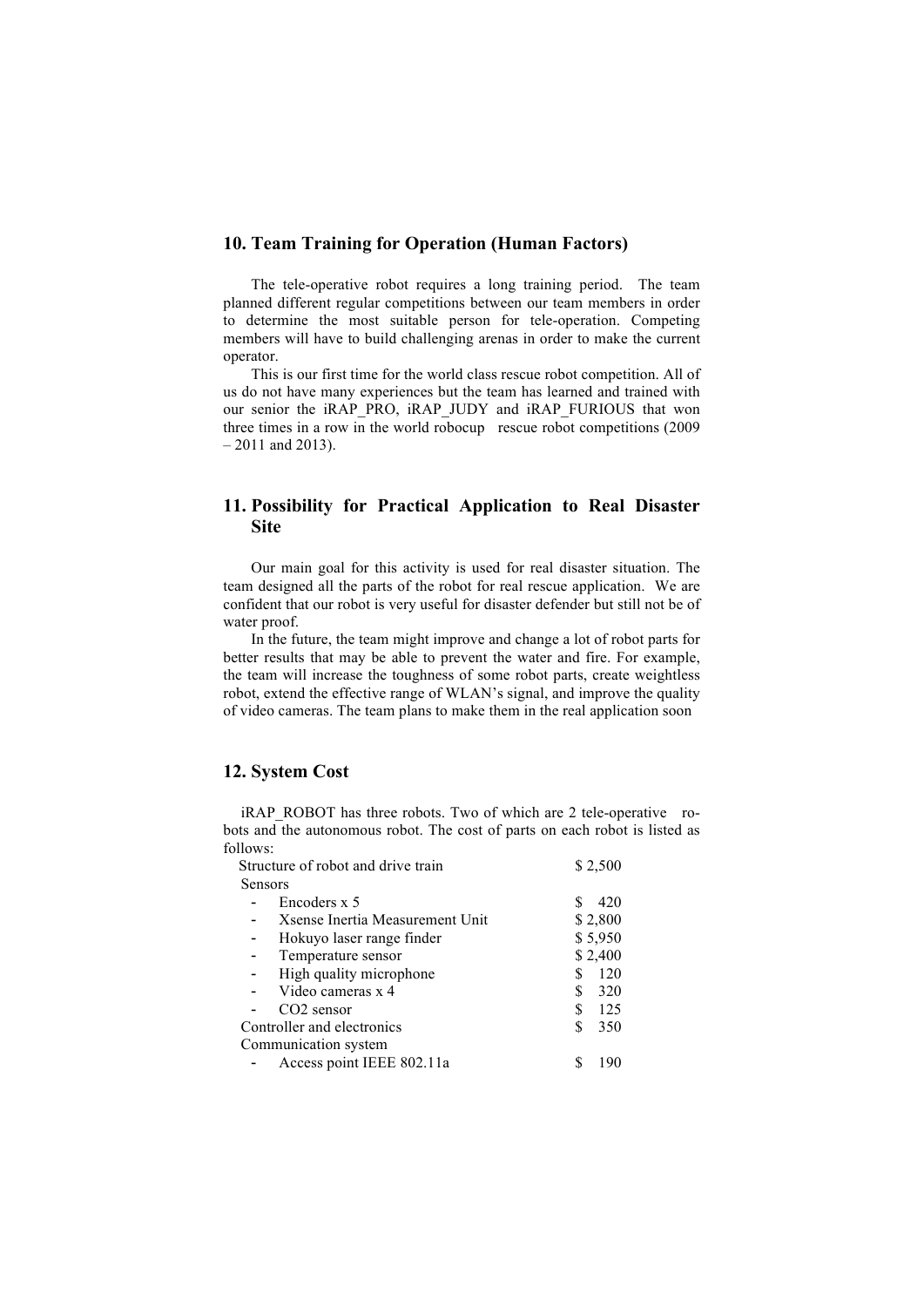| <b>Total Cost</b>           | \$21,225 |
|-----------------------------|----------|
| - Servo motor x4            | \$ 5000  |
| - Serial server             | \$250    |
| - Quad channel video server | 800      |

# **13. Lessons Learned**

After the competition, the team knew how to make the better robots. The team learned the new technologies from other countries' competitors, learned how to be a good team. The team gained many experiences. Importantly, the team knew that "The great competition is not practicable, if you do not have a good teamwork."